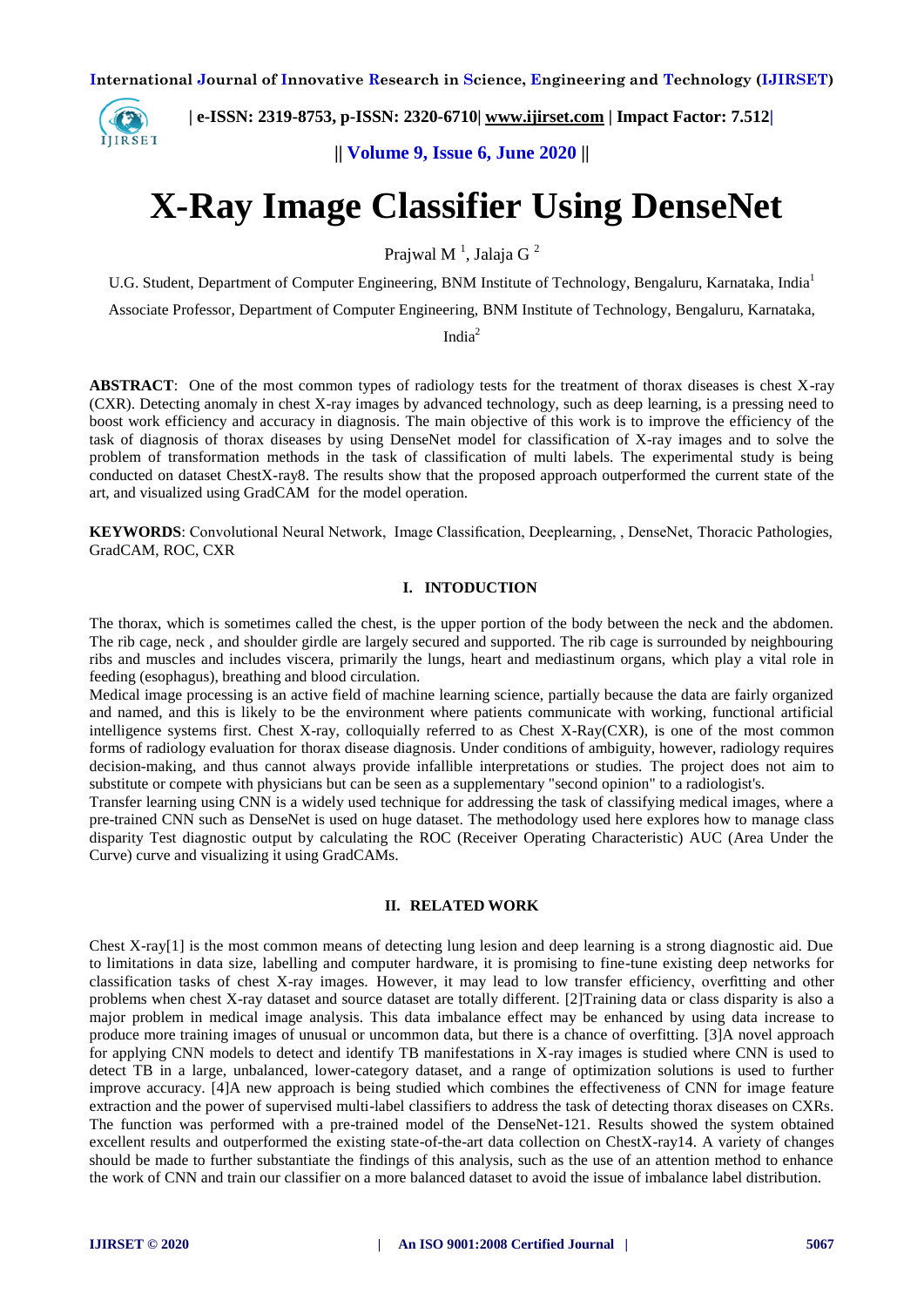

### **| e-ISSN: 2319-8753, p-ISSN: 2320-6710| [www.ijirset.com](http://www.ijirset.com/) | Impact Factor: 7.512|**

#### **|| Volume 9, Issue 6, June 2020 ||**

#### **III. METHODOLOGY**

The steps for building and evaluating the deep learning classifier model is as follows:

**Step 1:** Pre-process and prepare the X-ray dataset

**Step 2**: Use transfer learning to retrain a DenseNet model for X-ray image classification

**Step 3**: Implement a technique to handle class imbalance

**Step 4**: Measure diagnostic performance by computing the AUC (Area Under the Curve) for the ROC (Receiver Operating Characteristic) curve

**Step 5**: Visualize model activity using GradCAMs

The proposed architecture of the model is as shown:





#### **3.1 Load the Datasets:**

The first stage of the proposed model is image processing from the data sets. I.e. ChestX-ray8 that has 108,948 frontview X-ray images of 32,717 individual patients where each image in the data set includes several text-mined labels representing 14 different pathological conditions. These in turn can be used by physicians to diagnose 8 different diseases. We will use this data to create a single model that will provide binary classification predictions for each of the 14 named pathologies. In other words, for each of the pathologies it will predict 'positive' or 'negative.'

#### **3.2 Preventing data leakage:**

It is worth remembering that we have several photos for each patient in our dataset. Of example, this may be the case when a patient has taken several X-ray images during their visits to hospital at various times. We also ensured in our data splitting that the separation is performed at the patient level so that there is no data "leakage" between the train, validation , and test datasets.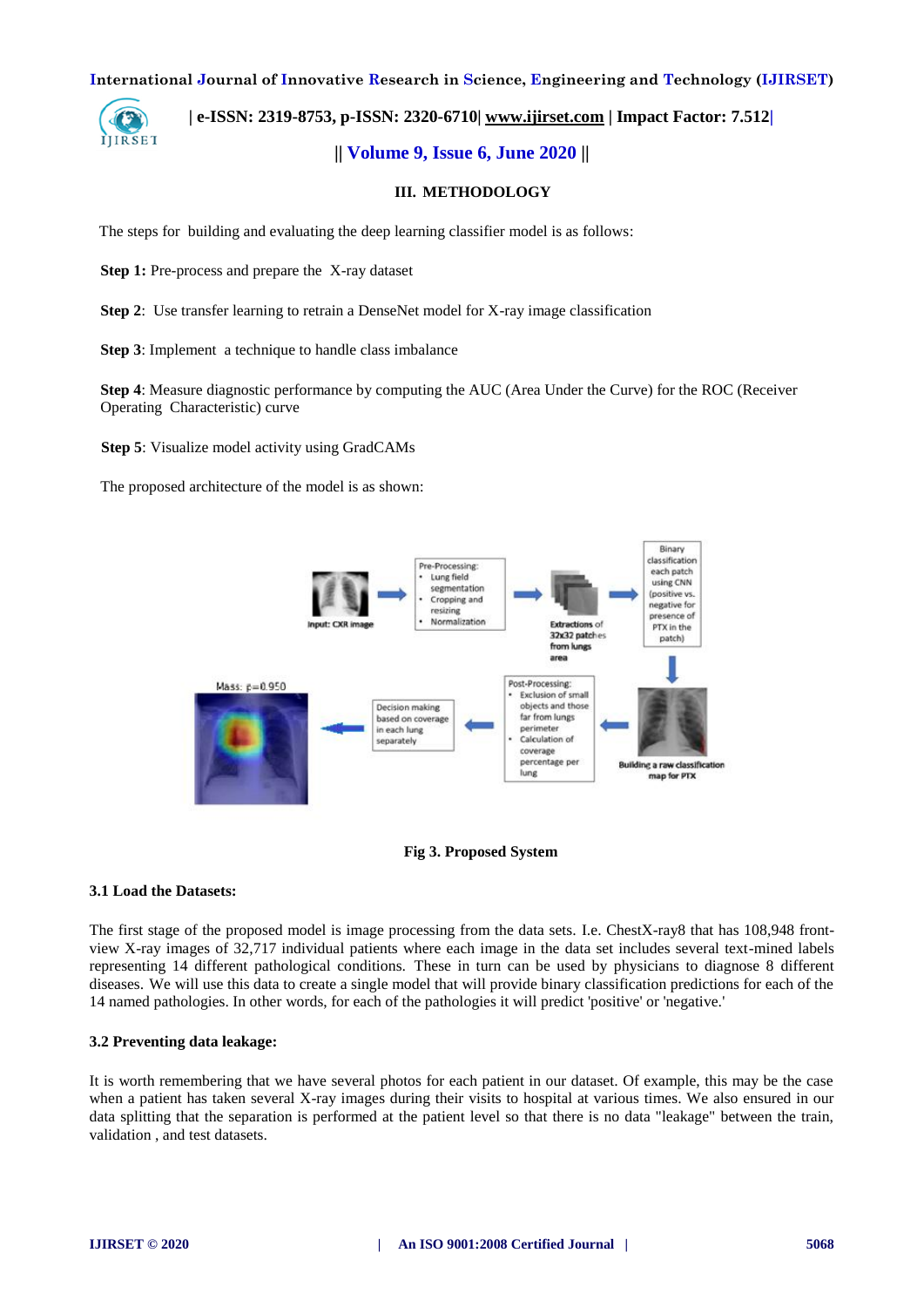

 **| e-ISSN: 2319-8753, p-ISSN: 2320-6710| [www.ijirset.com](http://www.ijirset.com/) | Impact Factor: 7.512|**

**|| Volume 9, Issue 6, June 2020 ||** 

#### **3.3 Preparing images:**

The Keras ImageDataGenerator class is used which allows us to create a "generator" for images specified in a data frame. This class also offers support for simple data increase including random horizontal picture flipping. The scale of the image is set 320px by 320px.

#### **3.4 Model Development:**

#### **3.4.1 Class Imbalance:**

However, there are few practical problems to overcome before a neural network is fully educated. The first is an inequality between groups. One of the difficulties of working with datasets for medical diagnosis is the broad class disparity present in these datasets.

As we see in fig(3.4.1.a) below, positive case contributions are substantially lower than negative contributions. We want to be equal in the contributions though. One way to do that is by multiplying each example from each class by a class-specific weight factor, wpos and  $Wneg$ , such that each class's total contribution is equivalent.

To have this, we want,

 $wpos{\times}freqp = wneg{\times}freqn$ , wpos ${\times}freqp = wneg{\times}freqn$ ,

which we can do simply by taking,

 $wpos = frequencywpos = frequency$  $wneg$  = freqposwneg= freqpos

This way, we will be balancing the contribution of positive and negative labels.

The fig(3.4.1.b) below shows, by applying these weightings the positive and negative labels within each class would have the same aggregate contribution to the loss function. Now let's implement such a loss function.

After computing the weights, our final weighted loss for each training case will be:

 $wcross-entropy(x) = -(Wpylog(f(x))+ Wn(1-y)log(1-f(x))).$ 

 $0.14$ 

 $0.12$ 

 $0.10$ 

 $0.08$ alue

 $0.06$  $0.04$ 

0.02

 $0.00$ 

Effusion

imphysema

ardiomegaly

ria<br>Hernia

nfiltration

Mass

vodule Atelectasis Pneumothorax





 **Fig 3.4.1.a Class Imbalance Fig 3.4.1.b Perfectly Balanced**

Class

Label

Fibrosis

Pleural Thickening Pneumonia Edema **Consolidation** 

.<br>Positive

Negative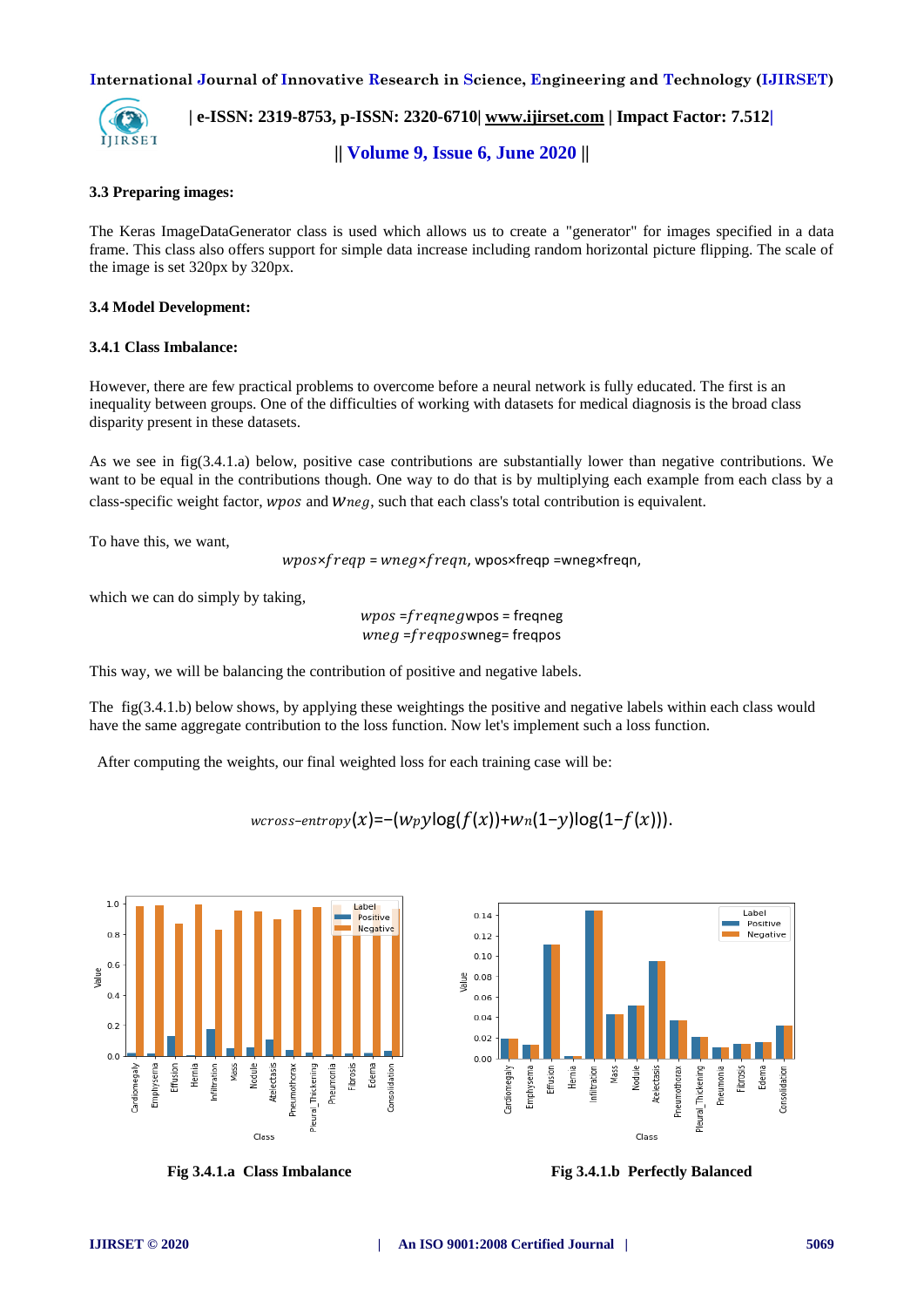

 **| e-ISSN: 2319-8753, p-ISSN: 2320-6710| [www.ijirset.com](http://www.ijirset.com/) | Impact Factor: 7.512|**

**|| Volume 9, Issue 6, June 2020 ||** 

#### **3.4.2 [DenseNet121](https://www.kaggle.com/pytorch/densenet121) :**

We 're going to use a pre-trained DenseNet121 model that we can load directly from Keras, and then add two layers:

- 1. A GlobalAveragePooling2D layer that gets DenseNet121 's average of the last convolution layers.
- 2. A Dense layer with sigmoid activation for each of our classes to get the predictive logits.

#### **3.5 ROC Curve and AUROC:**

The model is evaluated using ROC and AUC curve as shown in the below fig(3.5)



 **Fig 3.5 ROC curve for model Evaluation**

#### **3.6 Visualizing Learning with GradCAM:**

 Some of the drawbacks of using profound medical learning is that the dynamic architecture used by neural networks makes it much harder to understand compared to standard models of machine learning ( e.g. linear models). The use of Class Activation Maps (CAM) is one of the most popular methods to improve the interpretability of models for computer vision tasks. Class activation maps are useful for understanding where the model is "looking" when classifying an image.

#### **IV. EXPERIMENTAL RESULTS**

The project is a python implementation. Jupyter Notebook executes the Python program. In this project, there are several stages implemented, such as pre-processing data, testing for data leakage, training a pre-trained model and evaluating the model using the AUC.

The following figures(fig 4.1 & 4.2) shows the results of X-Ray Image Classification and pathology detection.



**Fig 4.1: X-Ray Image Classification (a) Original image (b)Classification 1 (c) Classification 2(** with correct pathology detection- MASS) **(d) classification 3 (e) Classification 4**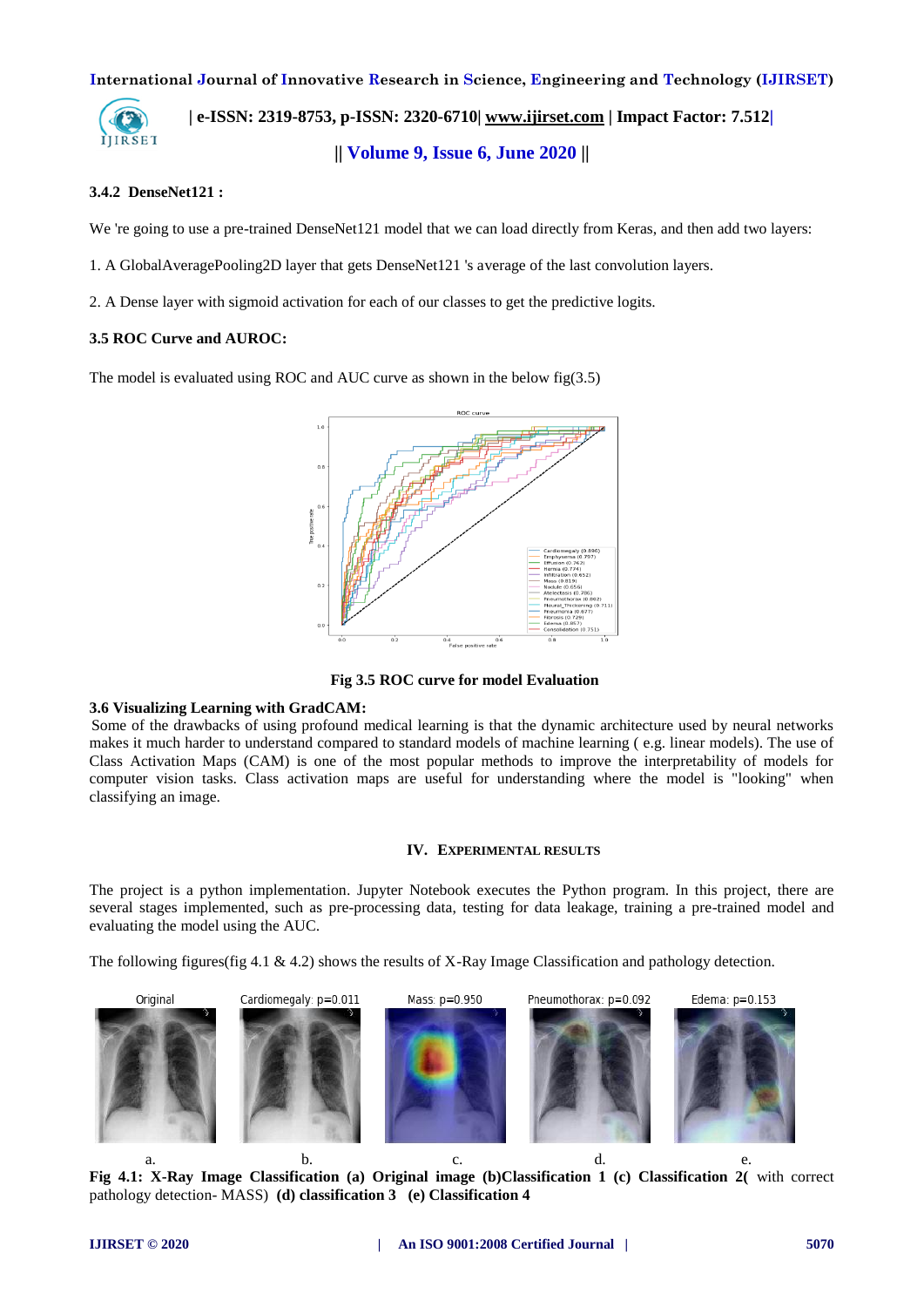

# **| e-ISSN: 2319-8753, p-ISSN: 2320-6710| [www.ijirset.com](http://www.ijirset.com/) | Impact Factor: 7.512|**

# **|| Volume 9, Issue 6, June 2020 ||**



**Fig 4.2: X-Ray Image Classification (a) Original image (b)Classification 1 (c) Classification 2 (d) classification 3 (** with correct pathology detection- Pneumothorax) **(e) Classification 4**

The table-1 gives the detailed description about all the possible initial test cases which are required for the project:

| Test<br>case   | <b>Test case</b><br>description      | Input              | Output                                                             | <b>Test</b><br>case<br>result |
|----------------|--------------------------------------|--------------------|--------------------------------------------------------------------|-------------------------------|
| 1              | Uploading<br>image                   | Image<br>dataset   | Processing<br>image frames                                         | Pass                          |
| $\overline{c}$ | <b>Addressing Class</b><br>Imbalance | Processed<br>image | <b>Balanced</b><br>positive and<br>negative labels                 | Pass                          |
| 3              | Pathology<br>Detection               | frames             | Classifying                                                        | Pass                          |
| $\overline{4}$ | Visualizing<br>activity              | frames             | Activity<br>visualized as,<br>Edema, Mass,<br>Pneumothorax.<br>etc | Pass                          |

#### **V. CONCLUSION**

A precise and efficient Chest X-Ray image classifier has been built in this paper which achieves comparable metrics with the current state-of-the-art system. This paper uses the latest machine learning and computer vision methods, deep learning and AI. The evaluation process was conducted using performance metrics such as ROC and AUC curves. The model's interpretability is done using Class Activation Maps. The results showed that our approach to the ChestXray8 dataset obtained substantial results and outperformed the present cutting edge technology. A variety of changes should be made to further substantiate the findings of this analysis, such as the use of an attention method to enhance the work of CNN and train our classifier on a more balanced dataset to avoid the issue of imbalance label distribution.

#### **REFERENCES**

[1] Shuaijing XU, Hao WU, Rongfang Bie,''CXNet-m1: Anomaly Detection on Chest X-Rays with Image-Based Deep Learning", 1 1College of Information Science and Technology, Beijing Normal University, Beijing, CO 100875 China.

[2] M. A. Mazurowski, P. A. Habas, J. M. Zurada, J. Y. Lo, J. A. Baker, and G. D. Tourassi, ''Training neural network classifiers for medical decision making: The effects of imbalanced datasets on classification performance,'' Neural Netw., vol. 21, nos. 2–3, pp. 427–436, 2008.

[3] Chang Liu, Yu Cao , Marlon Alcantara, Benyuan Liu, Maria Brunette, Jesus Peinado, Walter Curioso, ''Tx-CNN:Detecting Tubercolosis in Chest-XRay images using Convolutional Neural Network",University of Massachusetts, Lowell, MA, USA † Partners in Health Per´ u †† University of Washington, Seattle, WA, USA